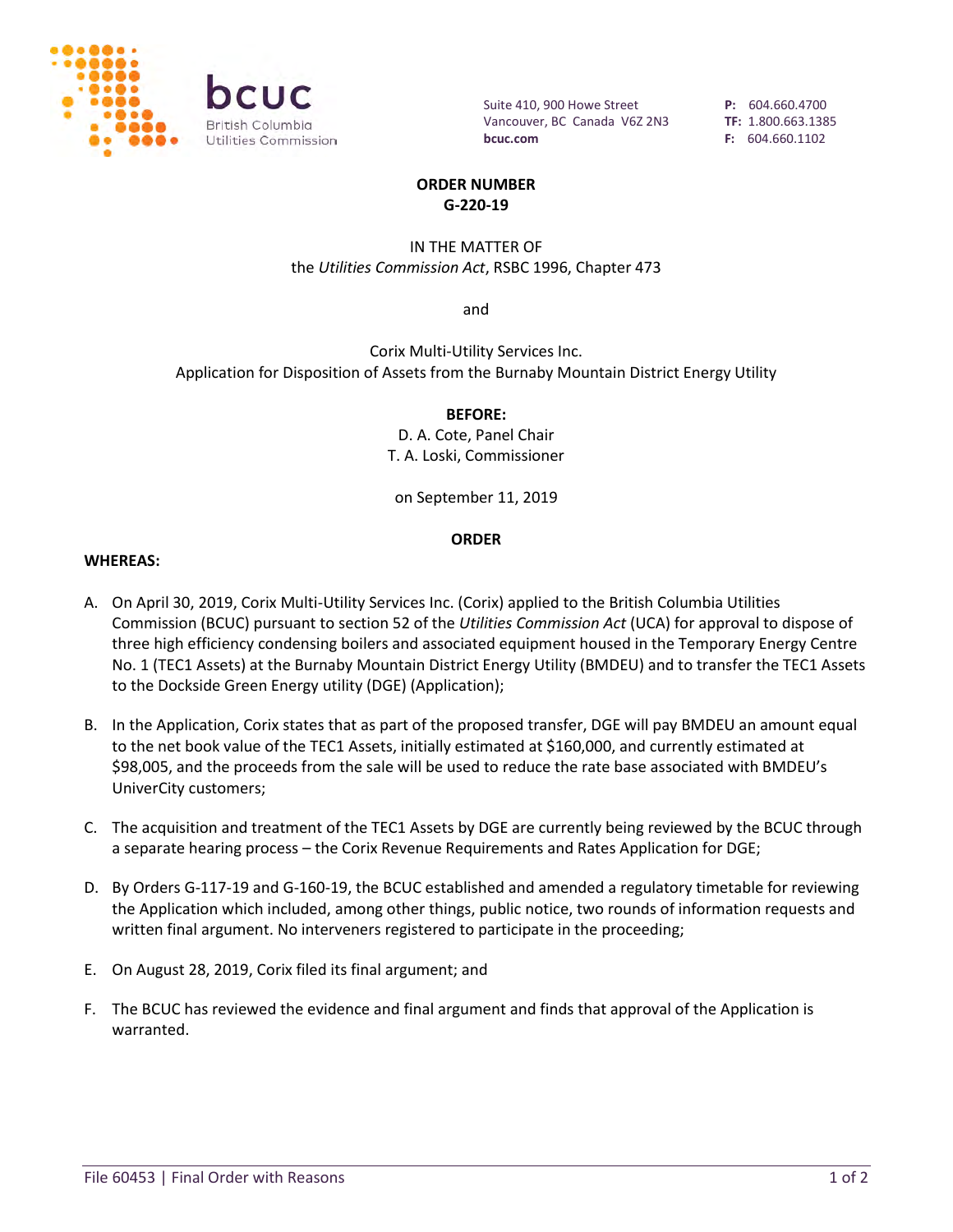**NOW THEREFORE** pursuant to section 52 of the UCA, for the reasons attached as Appendix A to this order, the BCUC orders as follows:

- 1. Corix is approved to dispose of the TEC1 Assets at BMDEU and to transfer the TEC1 Assets to DGE.
- 2. Corix is directed to remove the net book value of the TEC1 Assets from the UniverCity portion of the BMDEU rate base and revenue requirement at the time the disposition occurs.
- 3. Corix is directed to file with the BCUC, within 30 days of the disposition of the TEC1 Assets, a compliance filing detailing the value of the TEC1 Assets removed from the BMDEU rate base.

```
DATED at the City of Vancouver, in the Province of British Columbia, this 11<sup>th</sup> day of September 2019.
```
BY ORDER

*Original signed by:* 

D. A. Cote Commissioner

Attachment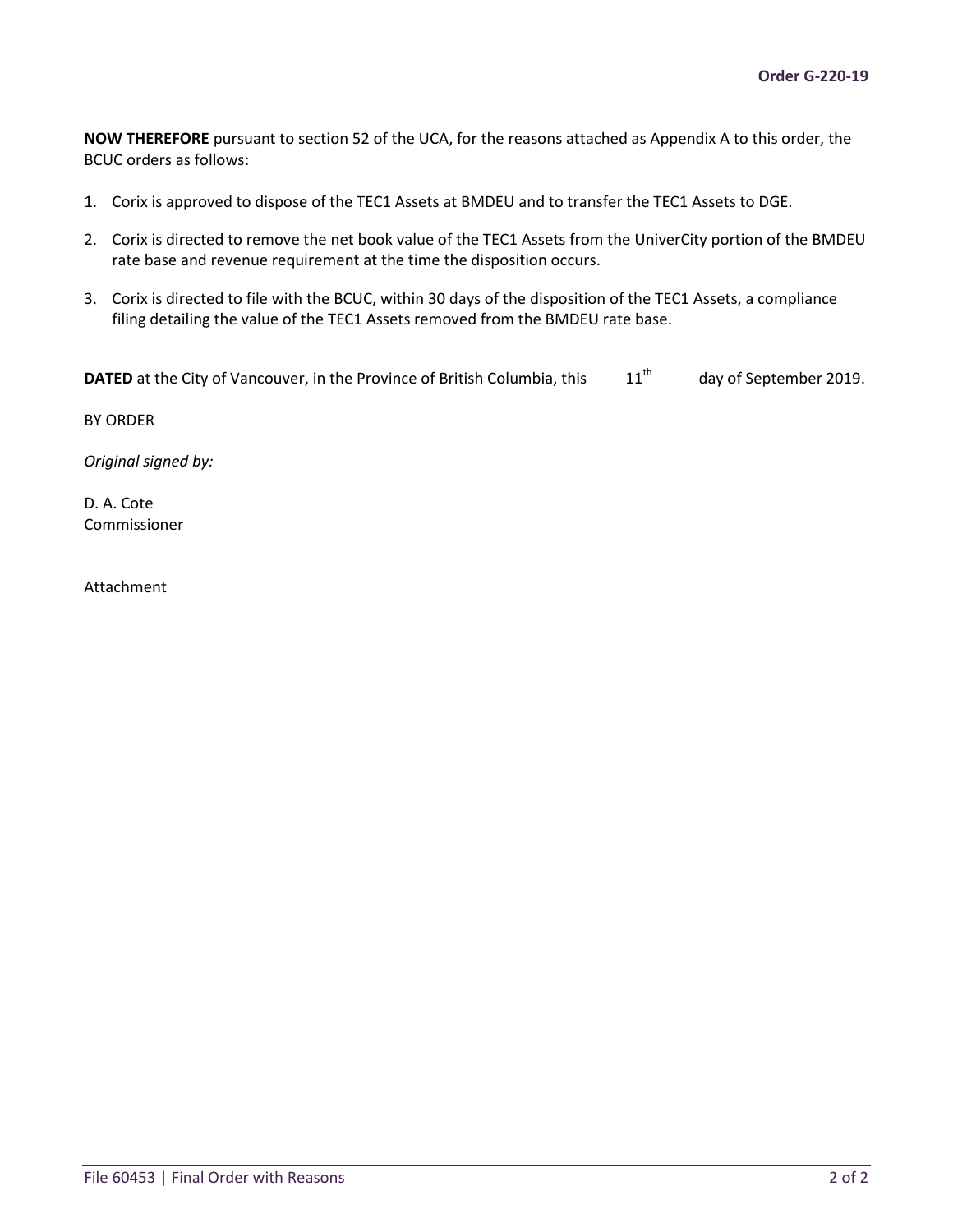# **Corix Multi-Utility Services Inc.**

# **Application for Disposition of Assets from the Burnaby Mountain District Energy Utility**

# **Reasons for Decision**

September 11, 2019

Before: D. A. Cote, Panel Chair T. A. Loski, Commissioner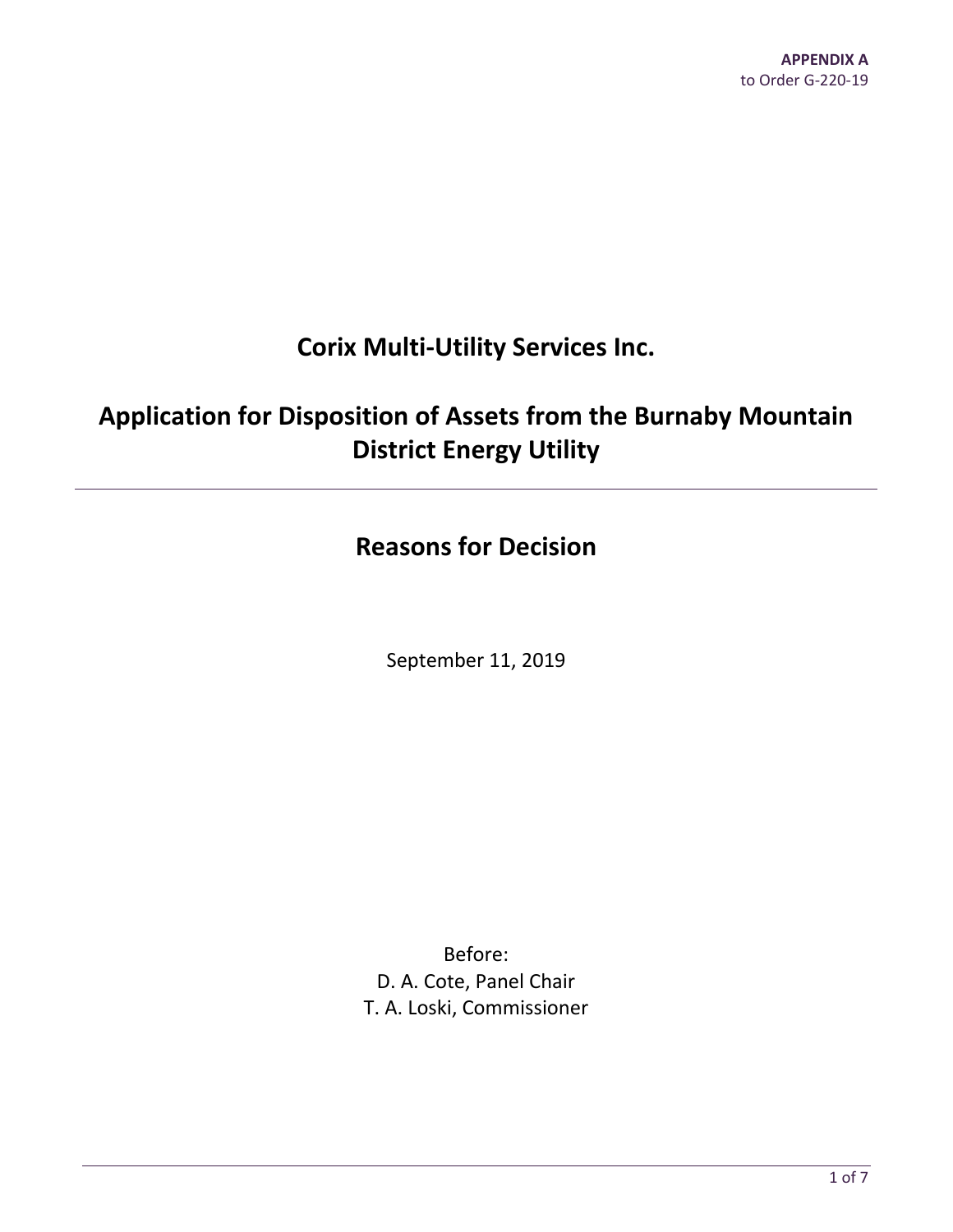#### **1.0 Introduction**

#### **1.1 Background and Approvals Sought**

On April 30, 2019, Corix Multi-Utility Services Inc. (Corix) applied to the British Columbia Utilities Commission (BCUC) pursuant to section 52 of the *Utilities Commission Act* (UCA) for approval to dispose of three high efficiency condensing boilers and associated equipment housed in the Temporary Energy Centre No. 1 (TEC1 Assets) at the Burnaby Mountain District Energy Utility (BMDEU) (Application). The TEC1 Assets will be transferred to the Corix Dockside Green Energy utility (DGE), and in return, BMDEU will receive payment based on the net book value (NBV) of the TEC1 Assets, at the time of the transfer. The estimated NBV of the TEC1 Assets as of June 30, 2019 is \$98,005.<sup>1</sup> The redeployment of the TEC1 Assets at DGE is part of a separate application currently before the BCUC.

BMDEU and DGE are not separate legal entities; rather, they are distinct utility systems owned by the same legal entity. This legal entity, Corix, is a member of the Corix Group of Companies, a privately-held BC-based company, owned by the British Columbia Investment Management Corporation (BCIMC).

#### **1.2 Review of the Application and Regulatory Process**

By Orders G-117-19 and G-160-19 dated May 30, 2019 and July 16, 2019, respectively, the BCUC established a written public hearing process for the review of the Application which included public notification of the Application, intervener registration, two rounds of BCUC and intervener information requests (IR) and written final argument.

No parties registered to intervene in the proceeding. Additionally, there were no interested party registrations, nor were any letters of comment received by the BCUC.

Corix submitted its final argument on August 28, 2019.

#### **1.3 Relevant Law and Principles Established in Previous BCUC Decisions**

The Panel is guided by the UCA in the evaluation of the Application. Section 52 of the UCA pertains to applications regarding disposition of assets, and states the following:

(1) Except for the disposition of its property in the ordinary course of business, a public utility must not, without first obtaining the Commission's approval,

(a) dispose of or encumber the whole or a part of its property, franchises, licenses, permits, concessions, privileges or rights, or

(b) by any means, direct or indirect, merge, amalgamate or consolidate in whole or in part its property, franchises, licenses, permits, concessions, privileges or rights with those of another person.

(2) The Commission may give its approval under this section subject to conditions and requirements considered necessary or desirable in the public interest.

 $\overline{\phantom{a}}$ 

<sup>1</sup> Exhibit B-3, BCUC IR 4.11.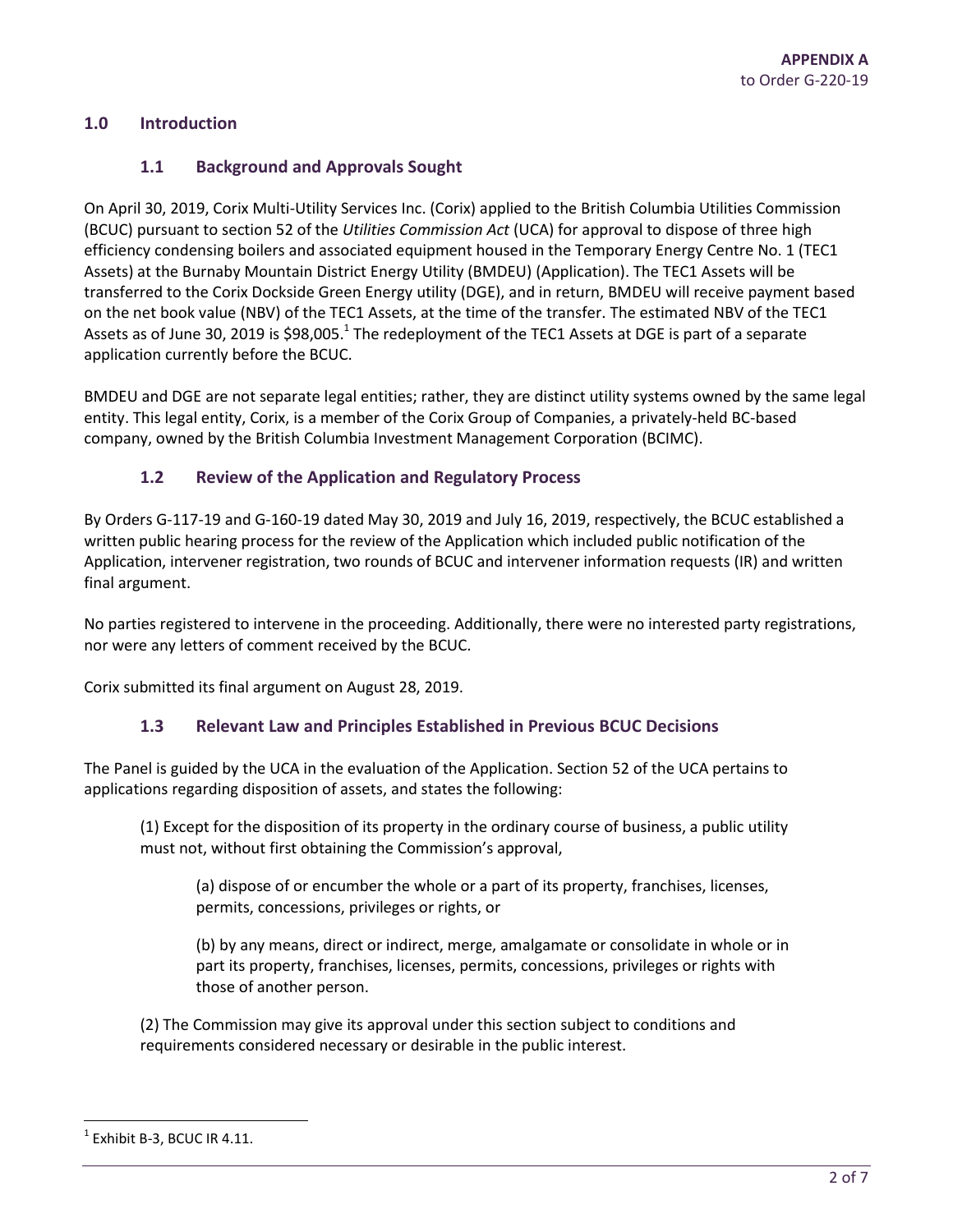# **1.3.1 Single Legal Entity and Stand-Alone Principle**

Based on the stand-alone principle, Corix is applying for approval of the asset disposition under section 52 of the UCA. Corix submits that because BMDEU and DGE are owned by the same legal entity, there is no formal sale agreement between the two utilities. Corix also states that the BCUC has treated BMDEU and DGE as separate and distinct utility operations – BMDEU and DGE were each granted a Certificate of Public Convenience and Necessity (CPCN) and each utility has its own approved rates and tariffs. Corix submits this treatment is consistent with the stand-alone principle that the BCUC has adhered to in past determinations and specifically as it applies to small thermal energy systems (TES). $<sup>2</sup>$ </sup>

In the BCUC's decision and accompanying Order G-75-13 dated May 10, 2013 regarding the Generic Cost of Capital (GCOC) proceeding (Stage 1) (GCOC Stage 1 Decision), the BCUC stated the following:

The Panel reaffirms the long history and importance of the stand-alone principle in Canadian utility regulation. The determinations on the benchmark ROE and capital structure in this Decision are based on this principle. Therefore, there is no reason to deviate from this principle even in the case of small utilities or projects whether or not they are part of a larger utility. These projects can represent either a "new" utility with a greenfield operation and no historical performance data or an existing facility being developed into a TES project. Each project needs to be considered individually and independently.<sup>3</sup>

# **1.3.2 Valuation of TEC1 Assets**

Corix states that in previous decisions, the BCUC has approved the principle of determining the value of assets subject to disposition based on rate base, i.e. NBV. $^4$  Corix provides the following examples of previous BCUC decisions regarding applications for disposition under section 52 of the UCA:

- A June 25, 1997 application by Squamish Gas Co. Ltd. (Squamish Gas) to dispose of the assets of the Granisle Grid Propane Distribution System (Grid System) to Pacific Northern Gas Ltd. (PNG) (Granisle Grid Disposition). The Asset Purchase Agreement allowed the assets of the Grid System to be transferred from Squamish Gas to PNG at its NBV, excluding product inventories less an identified Resort Discount. By Order G-80-97, the BCUC approved the Granisle Grid Disposition.
- A June 8, 1999 Kanelk Transmission Company Limited (Kanelk) application to dispose of its utility assets in BC and assign the associated CPCN to British Columbia Hydro and Power Authority (BC Hydro) (Kanelk Disposition). BC Hydro proposed to capitalize the Kanelk Line at the full purchase price of \$4.322 million rather than the NBV of \$3.618 million. By Order G-127-99, the BCUC approved the Kanelk Disposition and the assignment of the associated CPCN to BC Hydro; however, the BCUC did not accept BC Hydro's proposal to capitalize the utility assets of Kanelk at the full purchase price. In the BCUC's view, it was more appropriate to record the Kanelk utility assets at NBV. The BCUC noted that this is the more normal regulatory accounting treatment which protects customers from utility assets previously paid for by customers being increased by a new utility owner.
- A December 21, 2001 application by BC Gas Utility Ltd. (now FortisBC Energy Inc.) to dispose of its partially-completed Program Mercury and other customer care related assets to BC Gas Inc. (now FortisBC Energy Inc.) pursuant to an Asset Transfer Agreement where the capital expenditures for

 $\overline{a}$ 

<sup>2</sup> Exhibit B-1, p. 2.

<sup>&</sup>lt;sup>3</sup> British Columbia Utilities Commission Generic Cost of Capital Proceeding (Stage 1), Order G-75-13 and Decision dated May 10, 2013, p. 100.

 $<sup>4</sup>$  Exhibit B-1, p. 3.</sup>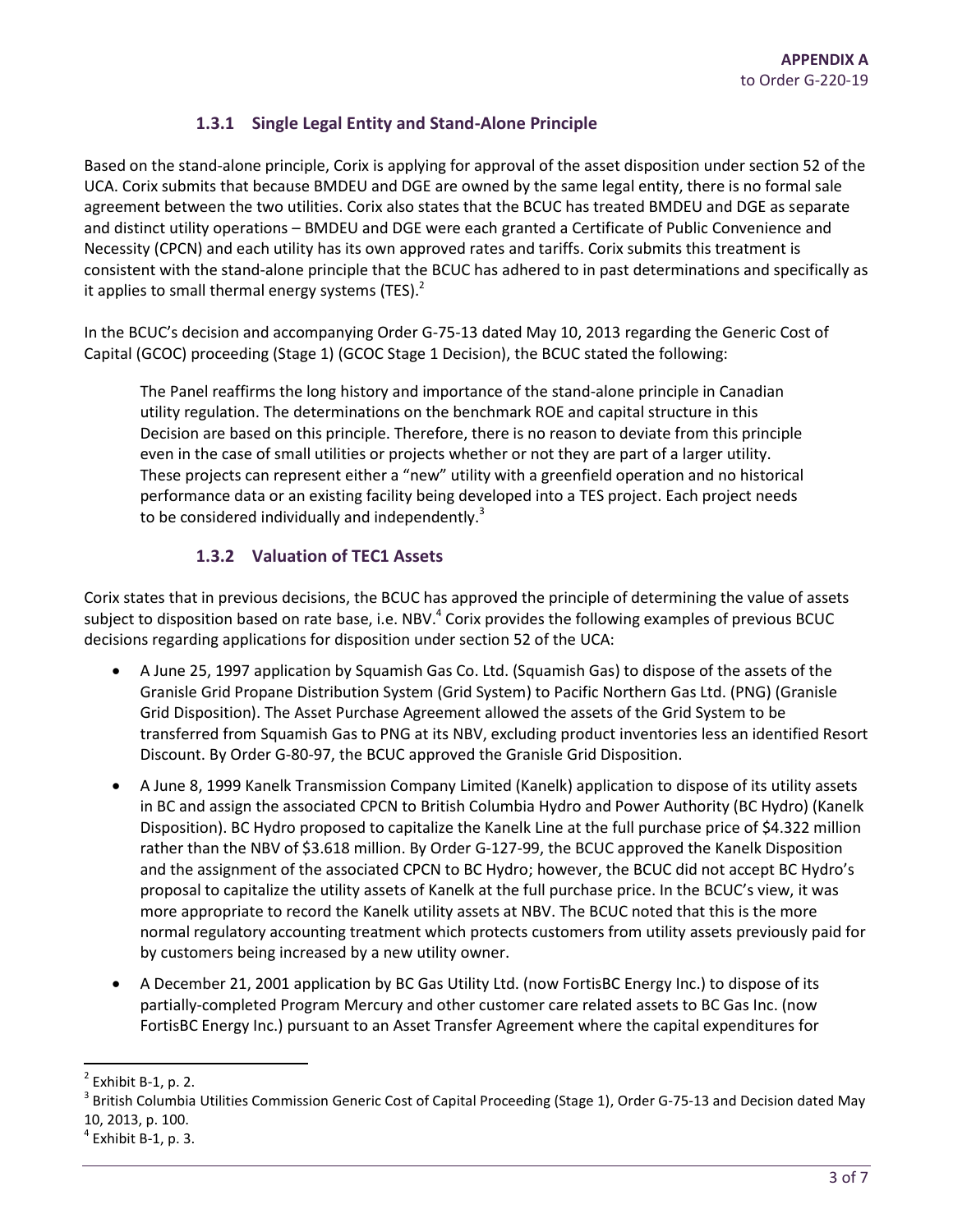software and hardware were to be transferred at an NBV that was estimated to equal fair market value (Program Mercury Disposition). By Order G-29-02, the BCUC approved the Program Mercury Disposition.

### **1.3.3 Criteria for Assessment of Disposition Applications**

As stated previously, the Application requests approval of the disposition of the TEC1 Assets pursuant to section 52 of the UCA. However, section 52 of the UCA does not set out the criteria by which the BCUC will determine whether to approve an asset disposition or not.

Corix submits that the BCUC, in previous decisions, has established criteria it uses in the review of share transfer applications pursuant to section 54 of the UCA. Specifically, the BCUC has considered the following six criteria in assessing whether a share transfer should be approved under section 54 of the UCA:

- 1. The utility's current and future ability to raise equity and debt financing will not be reduced or impaired;
- 2. There is no violation of existing covenants that will be detrimental to the customers;
- 3. The conduct of the utility's business, including the level of service, either now or in future, will be maintained or enhanced;
- 4. The Application is in compliance with appropriate enactments and/or regulations;
- 5. The structural integrity of the assets will be maintained in such a manner as to not impair utility service; and
- 6. The public interest will be preserved. $5$

Corix submits that the BCUC referred to these same criteria in its decision and accompanying Order G-180-08, regarding the sale of assets by Central Coast Power Corporation (CCPC) to Boralex Ocean Falls Limited Partnership (CCPC Asset Disposition) and therefore these criteria are relevant to the Application.<sup>6</sup>

The following section of these Reasons for Decision assesses the proposed disposition of the TEC1 Assets in consideration of the above-described six criteria.

# **2.0 Evidence in Support of the Proposed Disposition of the TEC1 Assets**

Corix submits that the proposed disposition of the TEC1 Assets satisfies each of the six criteria described in Section 1.3.3 of these Reasons for Decision based on the following:

- 1. Corix is owned by BCIMC<sup>7</sup> and as such has access to significant financial resources. The financial integrity and ability to raise financing of the utility will not be reduced or impaired by this asset transfer.
- 2. Corix does not have any covenants of the type contemplated by this criterion.
- 3. The transfer of the assets of BMDEU will not adversely affect the conduct of the utility's business. The assets to be transferred are no longer required by BMDEU to provide energy service to its customers and the funds from the transfer will be used to reduce rate base for BMDEU customers and therefore will be of benefit to those customers.

 $\overline{\phantom{a}}$ 

<sup>5</sup> Exhibit B-1, pp. 3–4.

 $<sup>6</sup>$  Ibid.</sup>

 $^7$  Exhibit B-1, p. 2 – BCIMC is an investment management company with over \$145 billion in assets under management.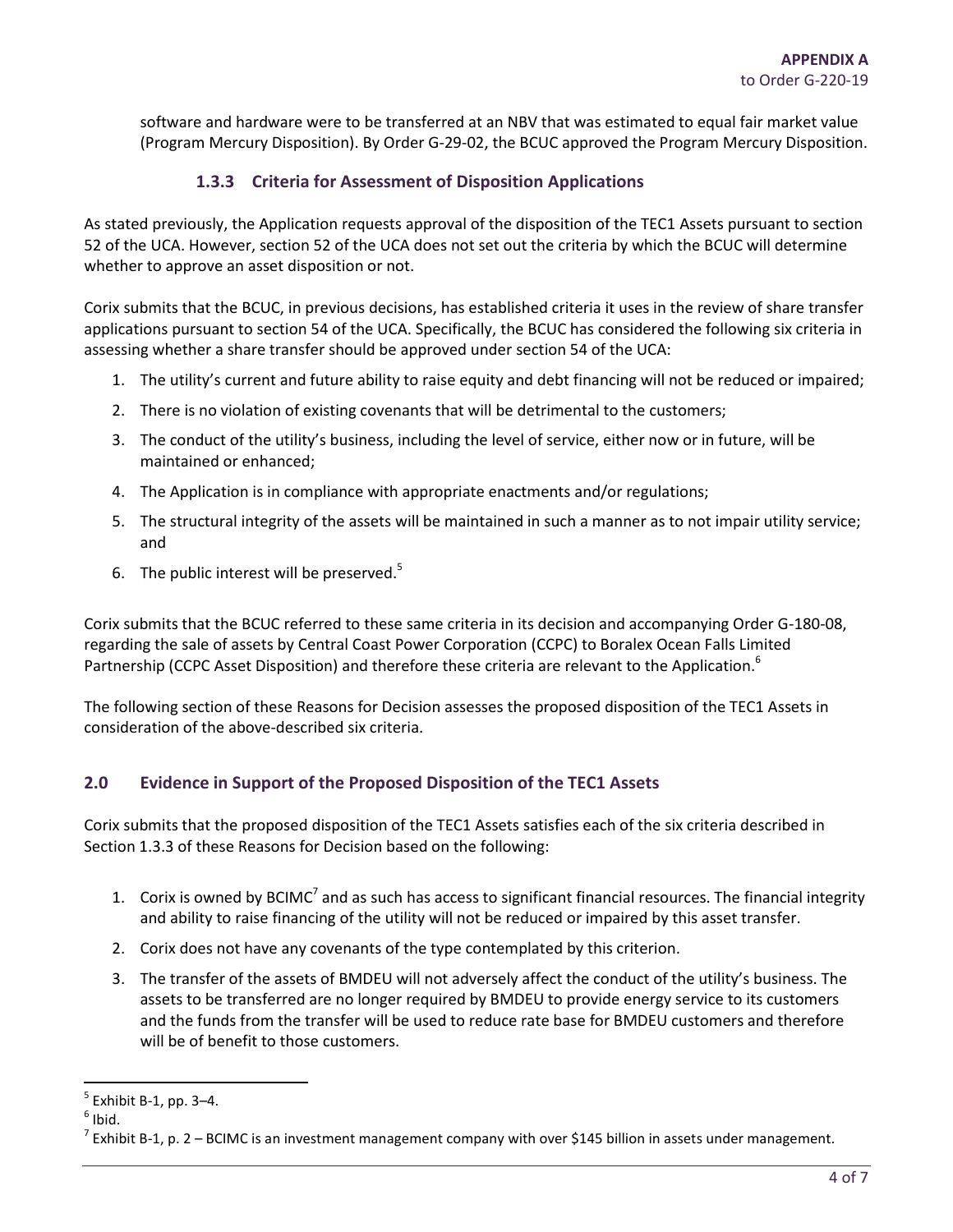- 4. The transfer of the TEC1 Assets will not affect Corix's compliance with appropriate enactments or regulations and the Application has been submitted in compliance with the UCA.
- 5. The TEC1 Assets are no longer required by BMDEU and therefore will have no impact on utility service to BMDEU customers. The redeployment of those assets at DGE is the subject of a separate application currently before the BCUC.
- 6. The public interest will be preserved by completion of the transfer. BMDEU customers will benefit from funds received for assets that are no longer required.<sup>8</sup>

In response to IRs related to criterion numbers three, five and six, Corix provided further information on the proposed disposition, including a description of the benefits to BMDEU customers and a net present value (NPV) analysis comparing the proposed disposition to other alternatives.

Corix states that the previously approved new central energy plant (CEP) is scheduled to be in service in spring 2020 and will include re-purposed gas boilers from the Temporary Energy Centre No. 2 (TEC2) to provide peaking and back-up service for BMDEU customers. With the new CEP, the TEC1 Assets will no longer be required by BMDEU.<sup>9</sup>

The TEC1 Assets are no longer required as Corix has determined that only the two larger 3 megawatt thermal (MWt) boilers from TEC2 will be required in combination with the biomass plant operation at this time. Based on its forecast information, Corix states it does not believe there is any significant risk to its customers.<sup>10</sup> However, there is a possibility that it may need to add a third unit of production in the future at an estimated cost in the range of \$140,000 to \$220,000 if the disposition of the TEC1 Assets is approved.<sup>11</sup> An alternative to this may be adding an electric boiler at a cost in the range of \$294,000 to \$544,000.<sup>12</sup>

Corix explains that if it were to keep the TEC1 Assets, significant effort and costs would need to be incurred to configure the TEC1 boilers into the BMDEU CEP as they were not selected at the time they were purchased to be re-purposed into the CEP. While it could be technically possible to use these units in the CEP, they have working pressure limitations that would result in certain cost limitations around configuring them, potentially leading to higher overall costs compared to a new piece of equipment.<sup>13</sup> The total estimated cost for moving and reconfiguring the TEC1 Assets into the CEP, based on a class C estimate, is in the range of \$500,000 to  $$700,000.<sup>14</sup>$ 

Corix provided a 30 year NPV comparison of three different, hypothetical scenarios, based on the estimated capital costs of each. The first scenario assumes the TEC1 Assets are incorporated into the CEP at an estimated capital cost of \$550,000. The second scenario assumes the TEC1 Assets are disposed of based on the NBV of \$98,005 and a new natural gas boiler is installed, with associated equipment, at an estimated capital cost of \$180,000. The third scenario assumes the TEC1 Assets are disposed of based on the NBV of \$98,005 and a new electric boiler is installed, with associated electrical and mechanical works, at an estimated capital cost of  $$419,000.^{15}$ 

- $^9$  Ibid., p. 1.
- <sup>10</sup> Exhibit B-2, BCUC IR 2.1, 2.3.
- $11$  Exhibit B-3, BCUC IR 4.4.

- $13$  Exhibit B-2, BCUC IR 2.5.1.
- $14$  Exhibit B-3, BCUC IR 4.8.
- $<sup>15</sup>$  Ibid., BCUC IR 4.10.</sup>

<sup>&</sup>lt;sub>8</sub><br>8 Exhibit B-1, pp. 3–4.

 $12$  Ibid., BCUC IR 4.6.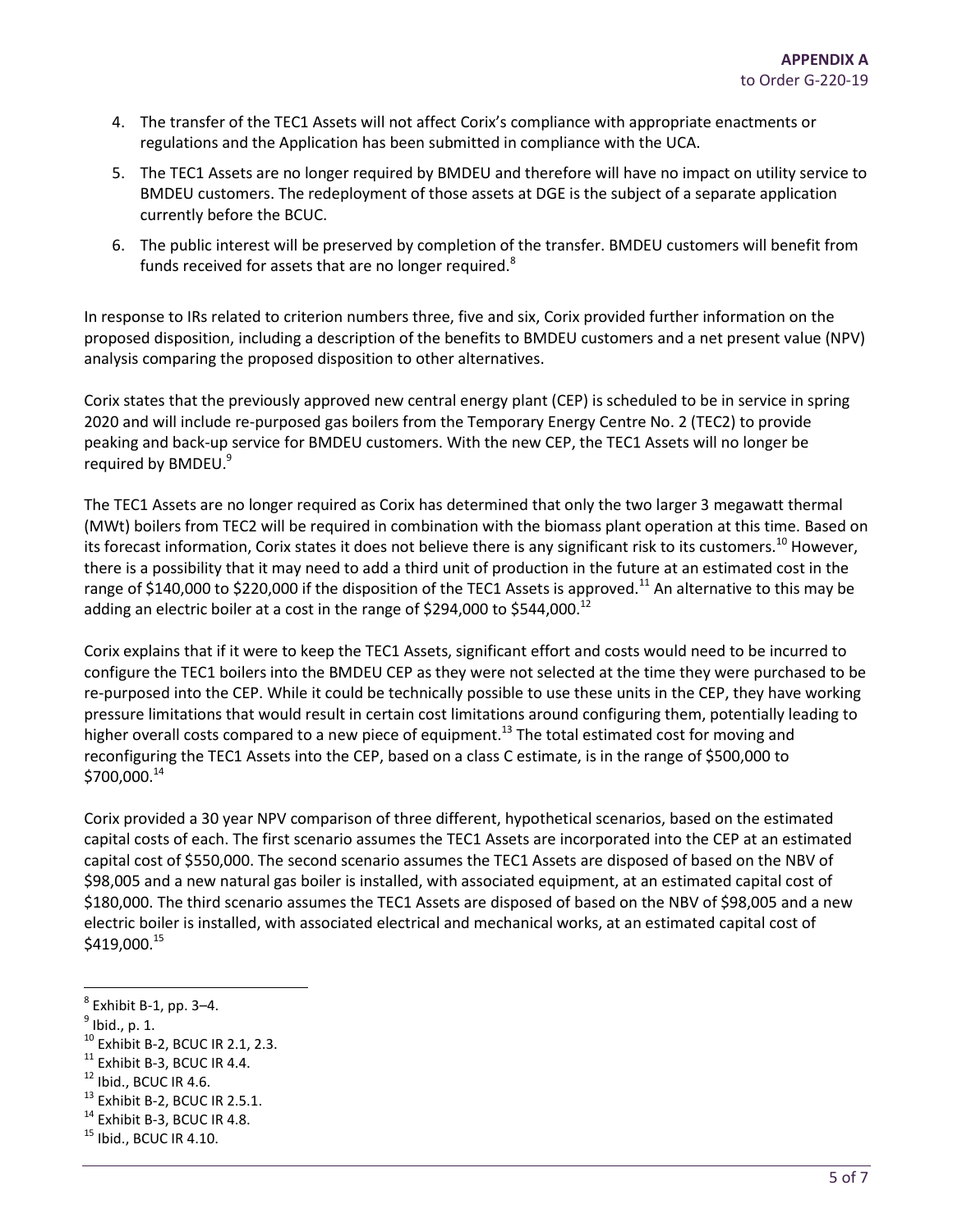The information in Table 1 below demonstrates that of the three scenarios, the lowest NPV of the 30-year levelized rate is Scenario 2. This shows that even if additional demand materialized in the short term requiring another boiler to be added to the system, the proposal to dispose of the TEC1 Assets is better for customers over the long term.<sup>16</sup> Thus, Corix submits that the proposed disposition of the TEC1 Assets is more beneficial to BMDEU customers than keeping the TEC1 Assets.<sup>17</sup>

|            | <b>Net Present Value</b><br>(30 Year Levelized Rate per MWh) |
|------------|--------------------------------------------------------------|
| Scenario 1 | \$132.99                                                     |
| Scenario 2 | \$131.85                                                     |
| Scenario 3 | \$132.46                                                     |

#### **Table 1: Hypothetical Scenario Comparison Table<sup>18</sup>**

Corix explains that if the Application is approved, the TEC1 Assets will be removed from the UniverCity portion of the BMDEU rate base and will thus no longer be included within the BMDEU revenue requirement at the time the disposition occurs.<sup>19</sup> Corix states the transfer would occur following BCUC approval of the Application, BCUC approval of the Revenue Requirements and Rates Application for DGE, completion of the design for the DGE refit, and tendering of the work. Based on Corix's current expectations of the project timing, the project would start by early spring  $2020.^{20}$ 

# **3.0 Panel Determination**

The Panel agrees with Corix that despite being part of the same legal entity, BMDEU and DGE should be considered as separate and distinct utility systems. This is consistent with past BCUC decisions and is in keeping with the direction provided in the GCOC Stage 1 Decision. Therefore, the Panel agrees with Corix that the Application should be reviewed pursuant to section 52 of the UCA.

The Panel acknowledges that the six criteria listed by Corix have been relied upon in other asset disposition decisions made by the BCUC. While the circumstances are not identical in this case, they are similar and rely on the same principles. Therefore, the Panel finds there to be value in applying these criteria in this proceeding.

Corix has provided evidence that the Application meets the six criteria. The Panel agrees and is persuaded that the disposition of the assets will not impair the conduct of the utility's business, nor will it have an adverse impact on the provision of utility service to BMDEU customers. Moreover, the NPV evidence is compelling, in that it demonstrates that over the 30-year time horizon, disposing of the TEC1 Assets will be more beneficial to BMDEU customer rates than keeping the TEC1 Assets. Thus, the Panel finds the disposition of the TEC1 Assets to be in the public interest and to be in accordance with the previously referenced criteria.

The Panel acknowledges that the NBV of assets was used in the determination of the value of the assets subject to disposition in the three decisions cited by Corix (as outlined in Section 1.3.2 of these Reasons for Decision). Additionally, the Panel notes that in the BCUC's decision regarding the CCPC Asset Disposition, it ordered that

l

 $16$  Exhibit B-3, BCUC IR 4.10.

 $17$  Exhibit B-1, p. 5; Exhibit B-3, BCUC IR 4.11.

<sup>&</sup>lt;sup>18</sup> Exhibit B-3, BCUC IR 4.10.

 $19$  Exhibit B-2, BCUC IR 3.4.

 $20$  Ibid., BCUC IR 3.2.